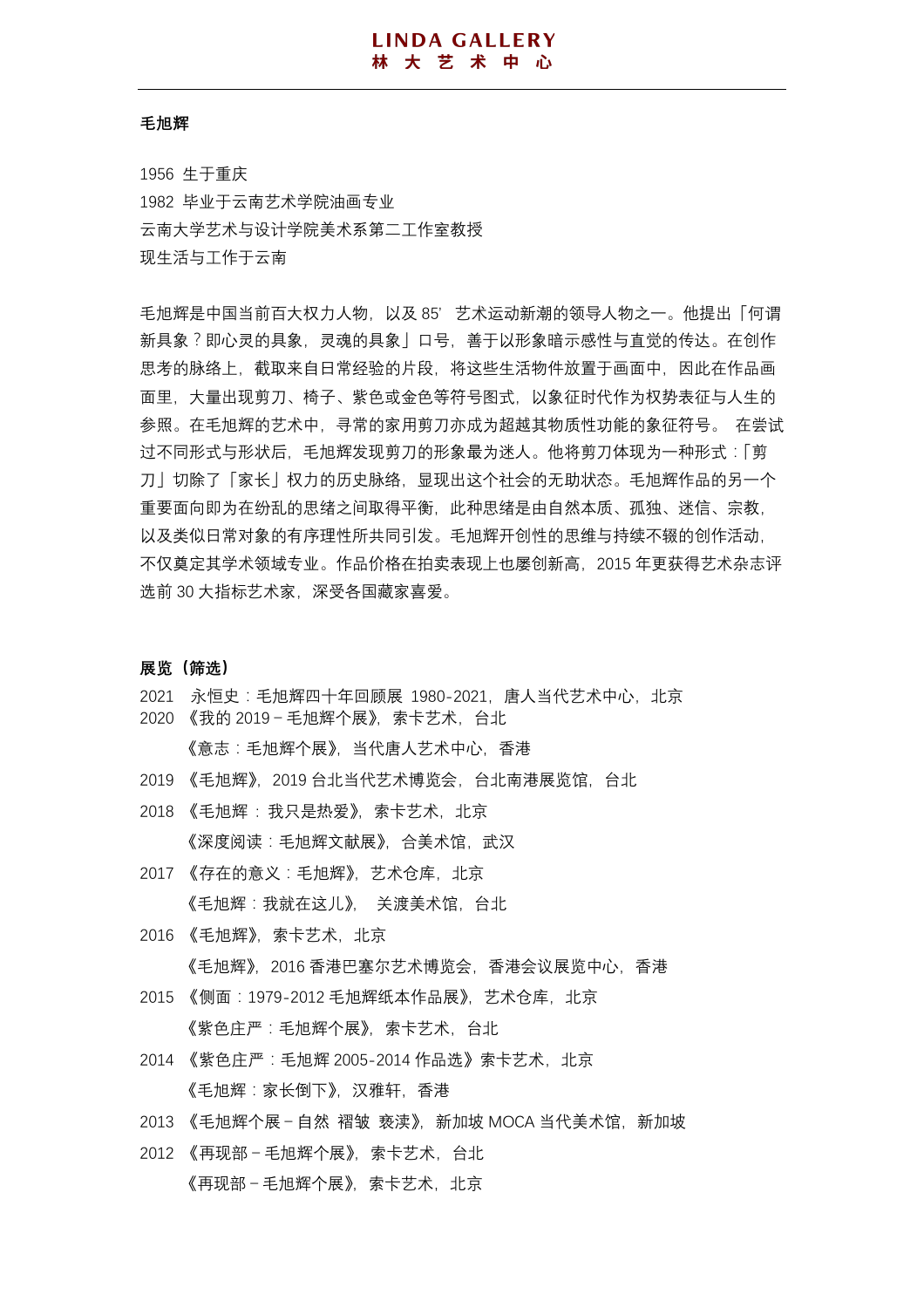### **LINDA GALLERY** 林大艺术中心

#### 《圭山组画-毛旭辉》,中艺博国际画廊博览会,北京

- 2011 《解离. 2011 艺术长沙: 折射的永远-毛旭辉个展》, 湖南省博物馆, 长沙
- 2010 《川逝:大毛的艺术》,炎黄艺术馆,北京
- 2009 《超越新具象 毛旭辉新作展》, Artside 画廊, 北京
- 2008 《超越新具象-毛旭辉新作展》, Artside 画廊, 首尔, 韩国 《道路-毛旭辉绘画历程 1976-2007》,红桥画廊,上海
- 2007 《家长的黄昏-毛旭辉创作三十年》,香港艺术中心,香港
- 2005 《权力的词汇! 毛旭辉 20 年作品回顾展》, 程昕东国际当代艺术空间, 北京 《剪刀-毛旭辉画展》,诺地卡画廊,云南
- 2004 《毛旭辉:剪刀》,汉雅轩,香港
- 1999 《剪刀-毛旭辉画展》,汉雅轩,香港
- 1997 《红土之梦-毛旭辉圭山系列作品》,斯民国际艺苑,新加坡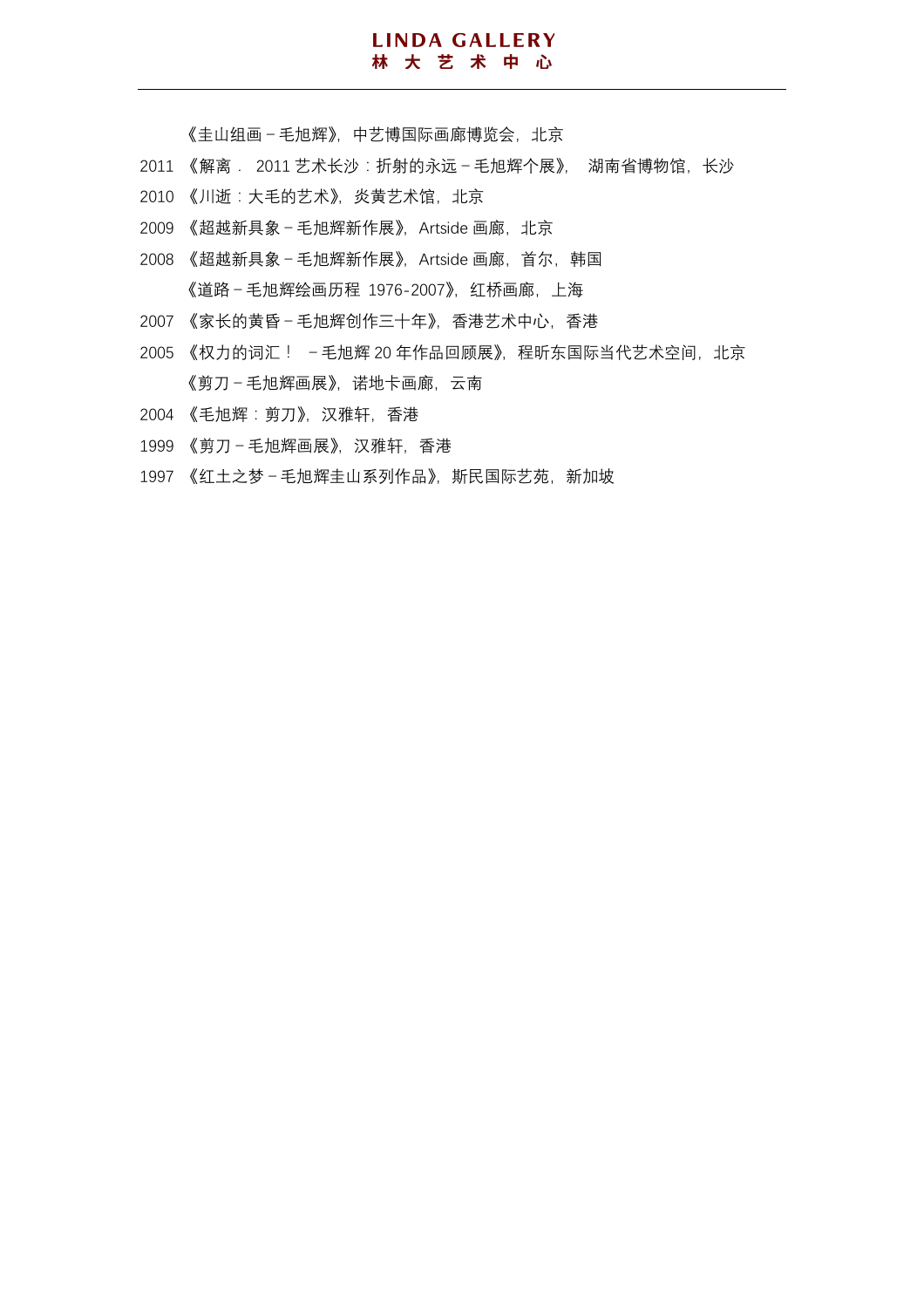## **Mao Xuhui**

1956 Born in Chongqing

1982 Graduated from the Oil Painting Department of the Yunnan Academy of Fine Arts Professor at the School of Art and Design in Yunnan University Now Lives and Works in Yunnan

Mao Xuhui is one of the 100 most influential contemporary Chinese and leaders of the 1985 Art New Wave. His slogan, "What is new representationalism? It is representation of mind and representation of soul," demonstrates that he excels at intuitive communication and implying sentiment with symbolic images.

In terms of his creation ideas, Mao utilizes episodes of daily experience and places objects of daily life in his paintings. As a result, a large number of symbols and images, such as scissors, chairs, and shades of purple and gold color, appear in his paintings to portray contemporary time as representation of power and privilege and reference of life. After experiencing social changes, health issues, and death of family, Mao's four decades long career is not immutable. Mao' s works are popular among art collectors around the world, and In 2015, he was selected as one of the 30 most influential artists by an art magazine.

# **Solo Exhibitions**

| 2021 | The History of Eternity: Forty Years of Mao Xuhui 1980-2021, Tang                             |
|------|-----------------------------------------------------------------------------------------------|
|      | Contemporary Art, Beijing                                                                     |
| 2020 | "My 2019 - Mao Xuhui Solo Exhibition", Soka Art, Taipei                                       |
|      | "Will: Mao Xuhui Solo Exhibition", Tang Contemporary Art, Hong Kong                           |
| 2019 | "Taipei DangDai: Mao Xuhui", Taipei Nangang Exhibition Center, Taipei                         |
| 2018 | "Seulement Mon Amour: Mao Xuhui", Soka Art, Beijing                                           |
|      | "Deep Reading: Mao Xxhui's Documenta", United Art Museum, Wuhan                               |
| 2017 | "The Implied Meaning of Existence", Art Depot, Beijing                                        |
|      | "Mao Xuhui: I' m Here", Kuandu Museum of Fine Arts, TNUA, Taipei                              |
| 2016 | "Mao Xuhui", Soka Art, Beijing                                                                |
|      | "Mao Xuhui, Art Basel Hong Kong 2016", Hong Kong Convention & Exhibition<br>Center, Hong Kong |
| 2015 | "Profile: 1979-2012 Mao Xuhui Paper Based Work Exhibition", Art Depot, Beijing                |
|      | "Purple Solemnity: Mao Xuhui Solo Exhibition", Soka Art, Taipei                               |
| 2014 | "Purple Solemnity: Mao Xuhui from 2005 to 2014", Soka Art, Beijing                            |
|      | "Mao Xuhui: Toppled Parent", Hanart TZ Gallery, Hong Kong                                     |
| 2013 | "Mao Xuhui: Natural, Fold, Blasphemy", MOCA Singapore, Singapore                              |
| 2012 | "RECAPITULATION - Mao Xuhui Solo Exhibition", Soka Art,<br>Taipei                             |
|      | "RECAPITULATION - Mao Xuhui Solo Exhibition", Soka Art,<br>Beijing                            |